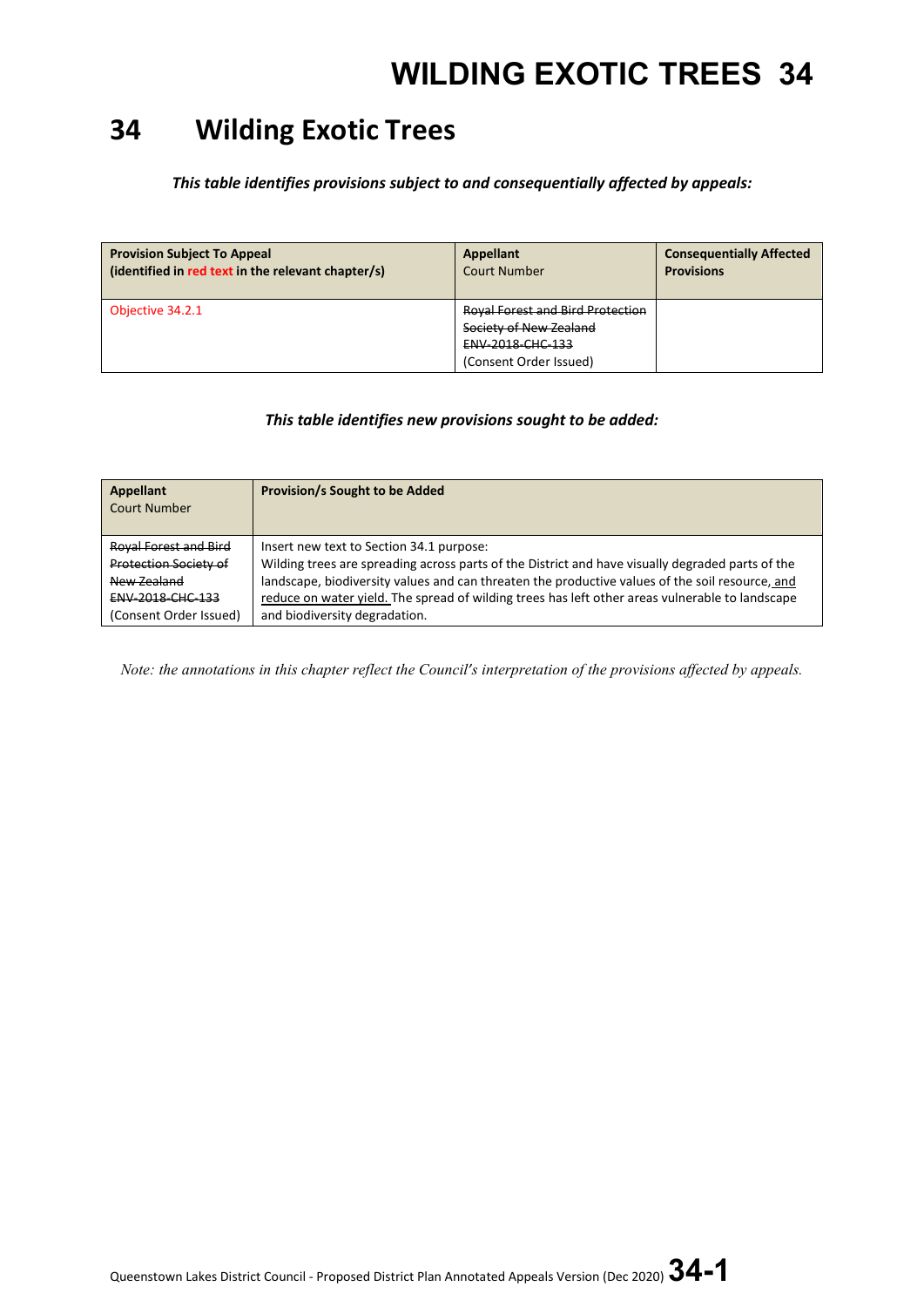## **WILDING EXOTIC TREES 34**

#### $34.1$ **Purpose**

The purpose of these provisions is to prevent the spread of wilding exotic trees. Wilding is the term used for the natural regeneration or seedling spread of exotic trees, occurring in unintended locations and not managed for forestry production.

The District values and relies on its distinctive landscapes, open spaces and rural productive land for its social, cultural and economic wellbeing. Wilding trees are spreading across parts of the District and have visually degraded parts of the landscape, biodiversity values and can threaten the productive values of the soil resource, and reduce water yield. The spread of wilding trees has left other areas vulnerable to landscape and biodiversity degradation.

The Council manages existing wilding trees through the non-statutory document, 'The Wakatipu Wilding Conifer Strategy'. The District Plan also has a role in reducing the potential for wilding tree spread by controlling the planting of wilding potential species.

#### 34.2 **Objective and Policies**

#### $34.2.1$ **Objective – Protection of the District's landscape, biodiversity, water and soil resource values from the spread of wilding exotic trees.**

| Objective 34.2.1 and relief sought                                                                                                                             | Appellant<br><b>Court Number</b>                                            | Consequentially<br><b>Affected Provisions</b> |
|----------------------------------------------------------------------------------------------------------------------------------------------------------------|-----------------------------------------------------------------------------|-----------------------------------------------|
| Amend Objective 34.2.1:<br>Protection of the District's landscape, biodiversity and water and<br>soil resource values from the spread of wilding exotic trees. | <b>Royal Forest and Bird</b><br><b>Protection Society of New</b><br>Zealand |                                               |
|                                                                                                                                                                | <b>ENV 2018 CHC 133</b><br>(Consent Order Issued)                           |                                               |

### **Policy**

- 34.2.1.1 Avoid the further spread of identified wilding tree species by prohibiting the planting of identified species.
- 34.2.1.2 Ensure that any planting and ongoing management of Radiata pine (Pinusradiata) is effective and can be practicably managed to avoid the adverse effects of the spread of wilding trees and degradation to the landscape.
- 34.2.1.3 That any proposal for the planting and ongoing management of Radiata pine (Pinus radiata) shall consider the following to ensure the spread of wilding trees can be contained:
	- a. The location and potential for wilding take-off, having specific regard to the slope and exposure to wind;
	- b. The surrounding land uses and whether these would reduce the potential for wilding spread;
	- c. The ownership of the surrounding land and whether this would constrain the ability to manage wilding spread;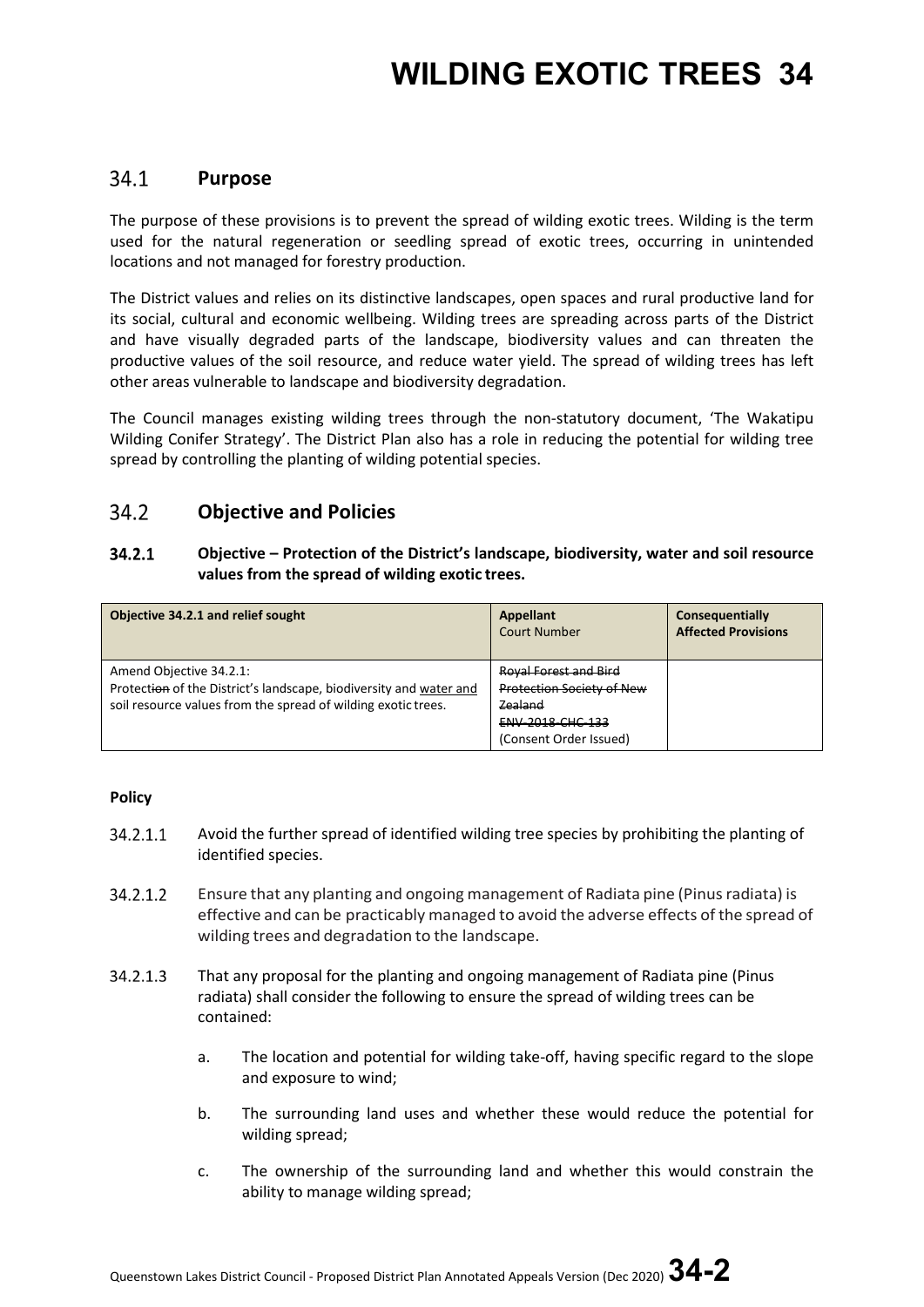# **WILDING EXOTIC TREES 34**

- d. Whether management plans are proposed for the avoidance or containment of wilding spread;
- e. Whether a risk assessment has been completed and the results are favourable to the proposal.

#### **Other Provisions and Rules**  34.3

#### 34.3.1 **District Wide**

| Introduction                                       | Definitions<br>$\mathfrak z$ | 3<br><b>Strategic Direction</b>     |
|----------------------------------------------------|------------------------------|-------------------------------------|
| Urban Development<br>4                             | Tangata Whenua<br>5          | Landscapes and Rural Character<br>6 |
| 25 Earthworks                                      | 26 Historic Heritage         | 27 Subdivision                      |
| 28 Natural Hazards                                 | 29 Transport                 | 30 Energy and Utilities             |
| 31 Signs                                           | 32 Protected Trees           | 33 Indigenous Vegetation            |
| 35 Temporary Activities<br>and Relocated Buildings | 36 Noise                     | 37 Designations                     |
| District Plan web mapping                          |                              |                                     |
| application                                        |                              |                                     |

Attention is drawn to the following District Wide chapters.

#### 34.3.2 **Interpreting and Applying the Rules**

- 34.3.2.1 The rules in Chapter 34 apply to all parts of the District, including formed and unformed roads, whether zoned or not.
- 34.3.2.2 The status of any Plantation Forestry will be determined by the Resource Management (National Environmental Standards for Plantation Forestry) Regulations 2017.

#### 34.4 **Rule – Planting of wilding exotic trees**

| Rule   | Table 1: Planting of wilding exotic trees                                                                                                                                                                                                          | <b>Activity Status</b>                                                    |
|--------|----------------------------------------------------------------------------------------------------------------------------------------------------------------------------------------------------------------------------------------------------|---------------------------------------------------------------------------|
| 34.4.1 | Planting of the following:<br>Radiata pine (Pinus radiata)<br>a.<br>Except for Plantation Forestry where the Resource<br>Management (Resource Management (National<br>Environmental Standard for Plantation Forestry)<br>Regulation 2017 prevails. | Discretionary                                                             |
| 34.4.2 | Planting of the following:<br>Contorta or lodgepole pine (Pinus contorta);<br>a.<br>Scots pine (Pinus sylestris sylvestris);<br>b.<br>Douglas fir (Pseudotsuga menziesii);<br>C.                                                                   | Prohibited<br>application for resource<br>No.<br>consent can be accepted. |